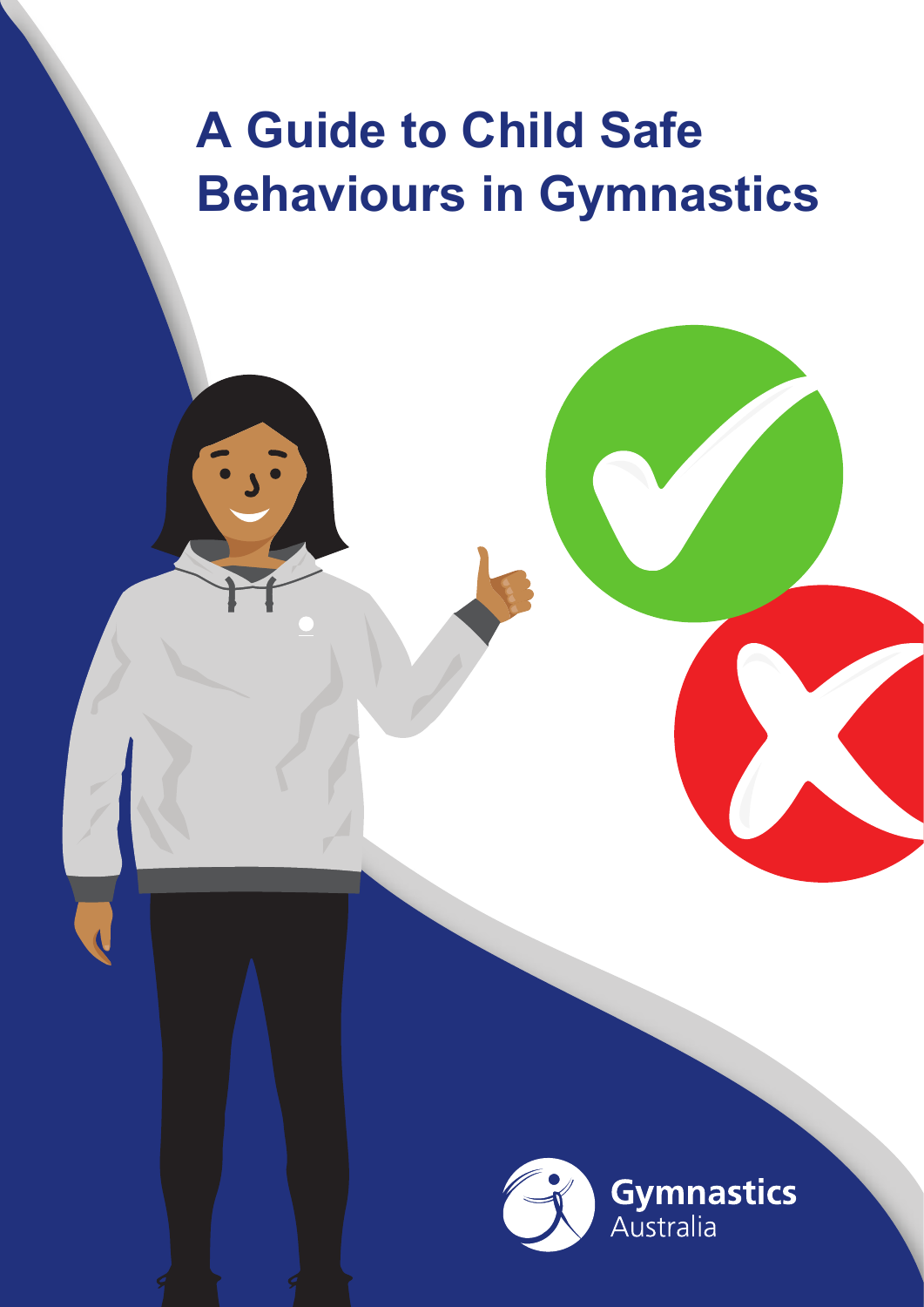#### **Introduction**

This guide has been developed for younger coaches, to help explain the Gymnastics Australia (GA) *Codes of Behaviour when Dealing with Children,* which can be found in full at Attachment K of the **Child Safe Policy**. However athletes and parents may also find this guide useful.

The general Codes of Behaviour and coaches and judges codes of ethics are also outlined in the **Member Protection Policy**.

Both the GA Child Safe and Member Protection Policies should be read in conjunction with each other and can be found on the **Gymnastics Australia website**.

In this guide you'll learn about Child Safe Behaviours - these are a set of rules for everyone in gymnastics that will help in preventing children from getting hurt.

It is really important for everyone involved in gymnastics to know what these rules are, how to follow them and that they apply to children\*, vulnerable people and people with a disability.

\*anyone under 18 year old



**Gymnastics Gymnastics** New South Wales an Capital Territory

**Gymnastics** Northern Territory

**Gymnastics** Oueensland

**Gymnastics South Australia** 

**Gymnastics** Tasmania

**Gymnastics** Victoria

**Gymnastics** Austral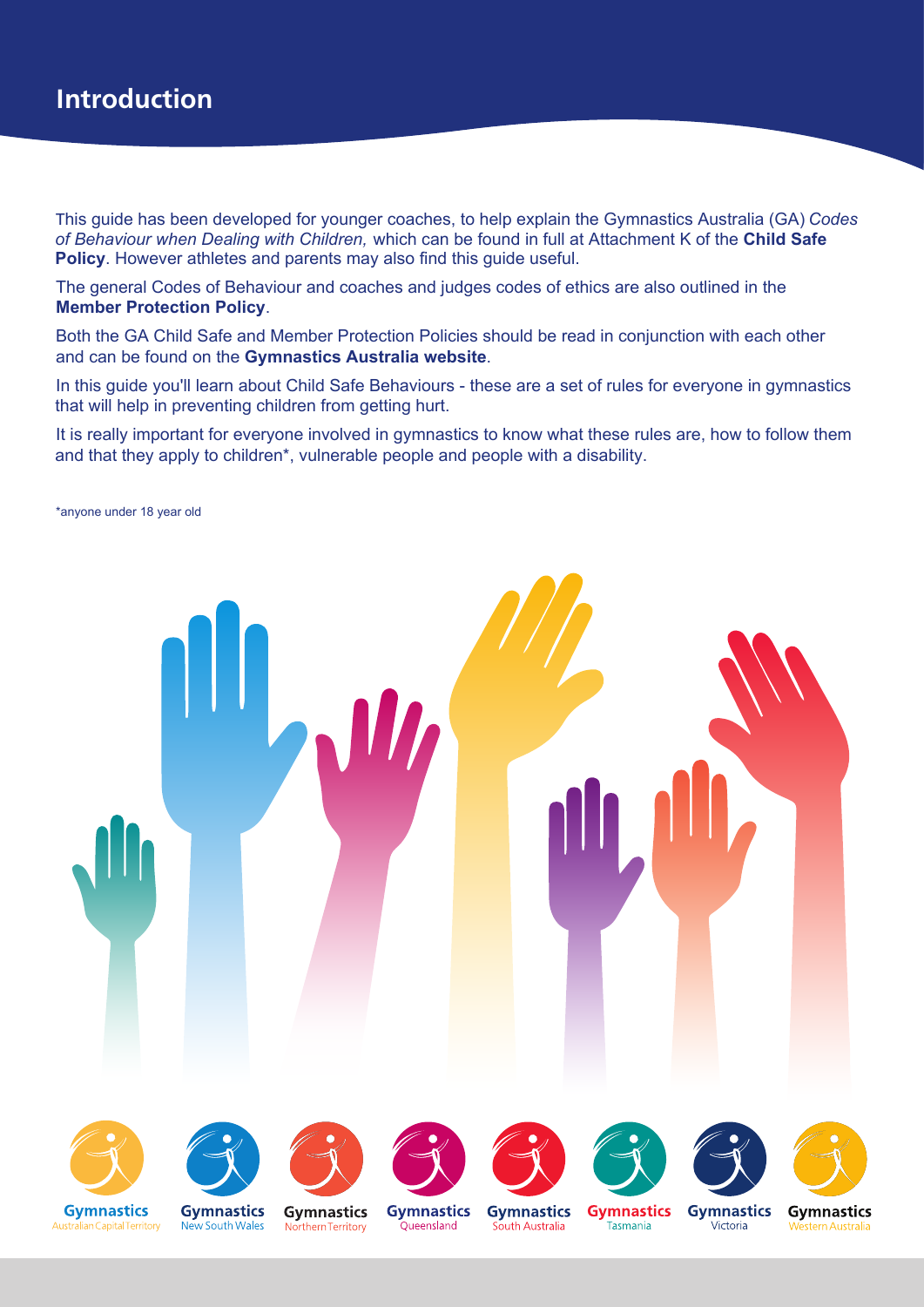### **General behaviours**

**When working with children and young people it is important to understand your role and responsibilities**



- » **Treat all children equally regardless of gender, race, age or ability;**
- » **Promote safety, treat everyone with fairness and respect;**
- » **Make sure children in gymnastics are in a safe environment and are protected from external threats;**
- » **Conduct all activities and/or discussions with children in view of other people;**
- » **Make sure children participating in gymnastics behave appropriately toward one another.**



- » **Do not be in a one-to-one unsupervised situation(s) with children**
- » **Do not accept any invitations to attend private social functions at the request of a child who has participated or is participating in gymnastics;**
- » **Do not seek unauthorised contact with children who are not family members outside gymnastics for example, babysitting;**
- » **Do not give gifts/presents to children within gymnastics (other than awards);**
- » **Do not develop any 'special' relationships with children that could be seen as favouritism**.

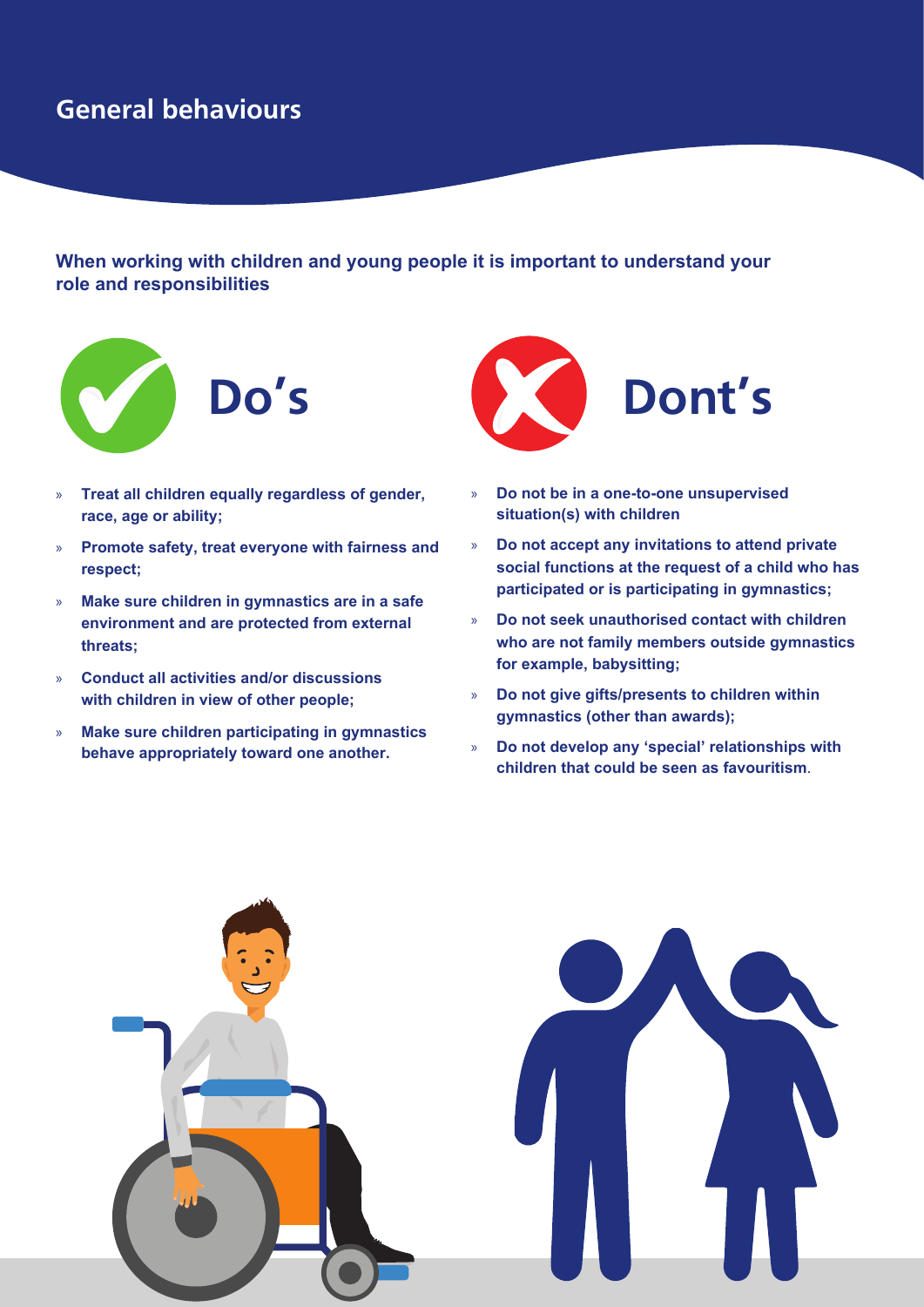**Children are to be transported only in circumstances that are directly related to the delivery of gymnastics programs, events or services**



- » **Make sure transport is in direct relation to gymnastics services or activities (e.g. transport to/from events or classes);**
- » **Always seek written permission from the child's parent/guardian before travel;**
- » **Make sure travel is planned and everyone is aware of the details (e.g. route, time, stops, other people present)**
- » **Make sure the child sits in the back seat, appropriately secured.**



- » **Do not transport children in gymnastics if not necessary;**
- » **Do not allow other unauthorised adults to travel with you (e.g. stopping to pick up a friend on the way to a competition you are taking some gymnasts to);**
- » **Do not make any unnecessary stops during the journey;**
- » **Do not be alone and unsupervised with a child.**

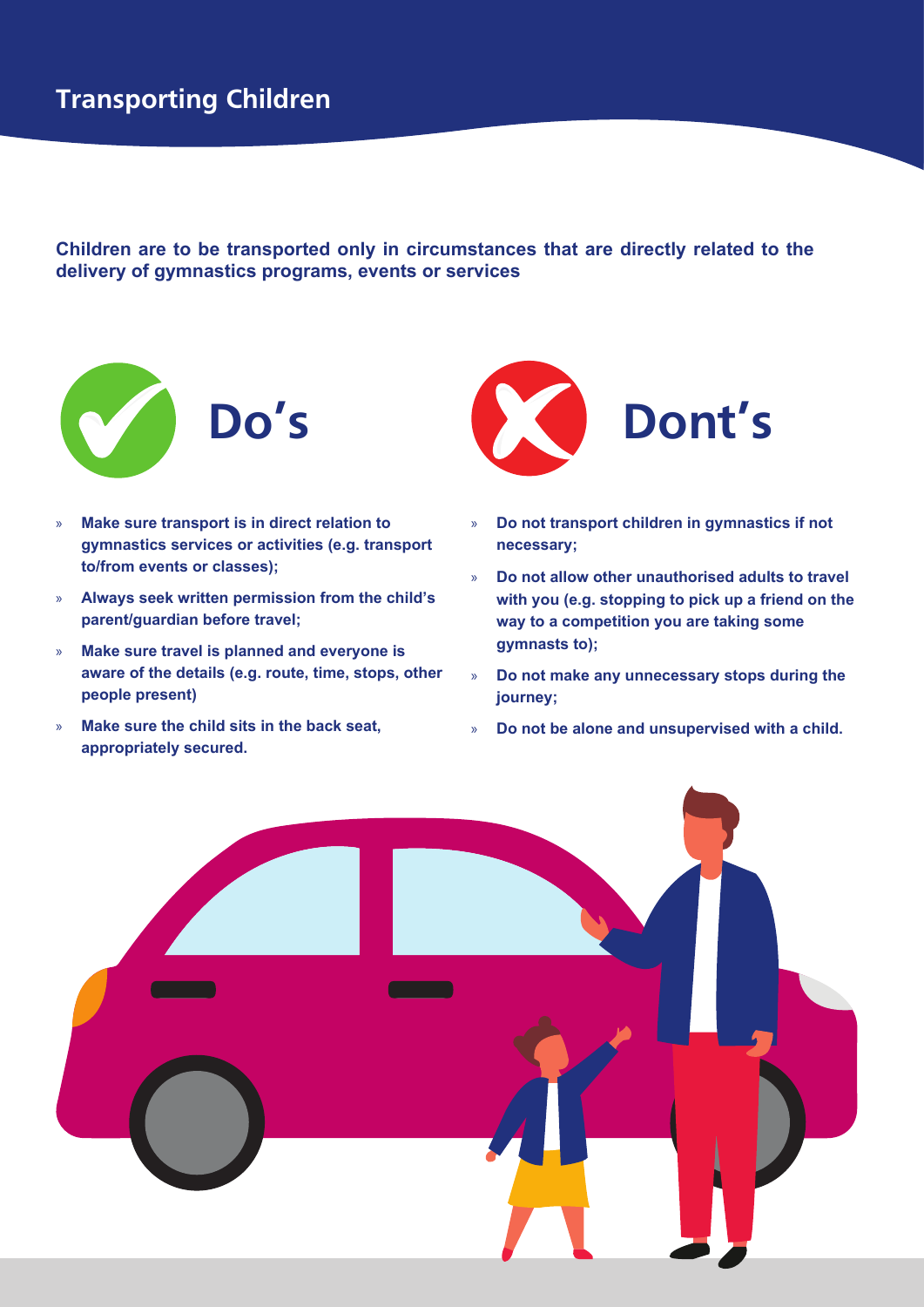### **Positive Guidance (Discipline) & Positive coaching techniques**

**Everyone must be fair, respectful and remember that everyone develops differently. Children need to be provided with clear directions and given the chance to redirect their misbehaviour in a positive manner.** 

**Sometimes staff may be required to manage behaviour for the safety of the individual and everyone else participating in gymnastics.**



- » **Give children information about how to participate safely in gymnastics;**
- » **Encourage children to feel safe and to be safe and to have positive relationships and friendships with each other;**
- » **Encourage children to 'have a say';**
- » **Make sure that children participating in gymnastics know the rules;**
- » **Give positive reinforcement.**



- » **Do not discipline a child with physical punishment;**
- » **Do not discipline a child by any form of treatment that could be degrading, cruel, frightening or humiliating.**

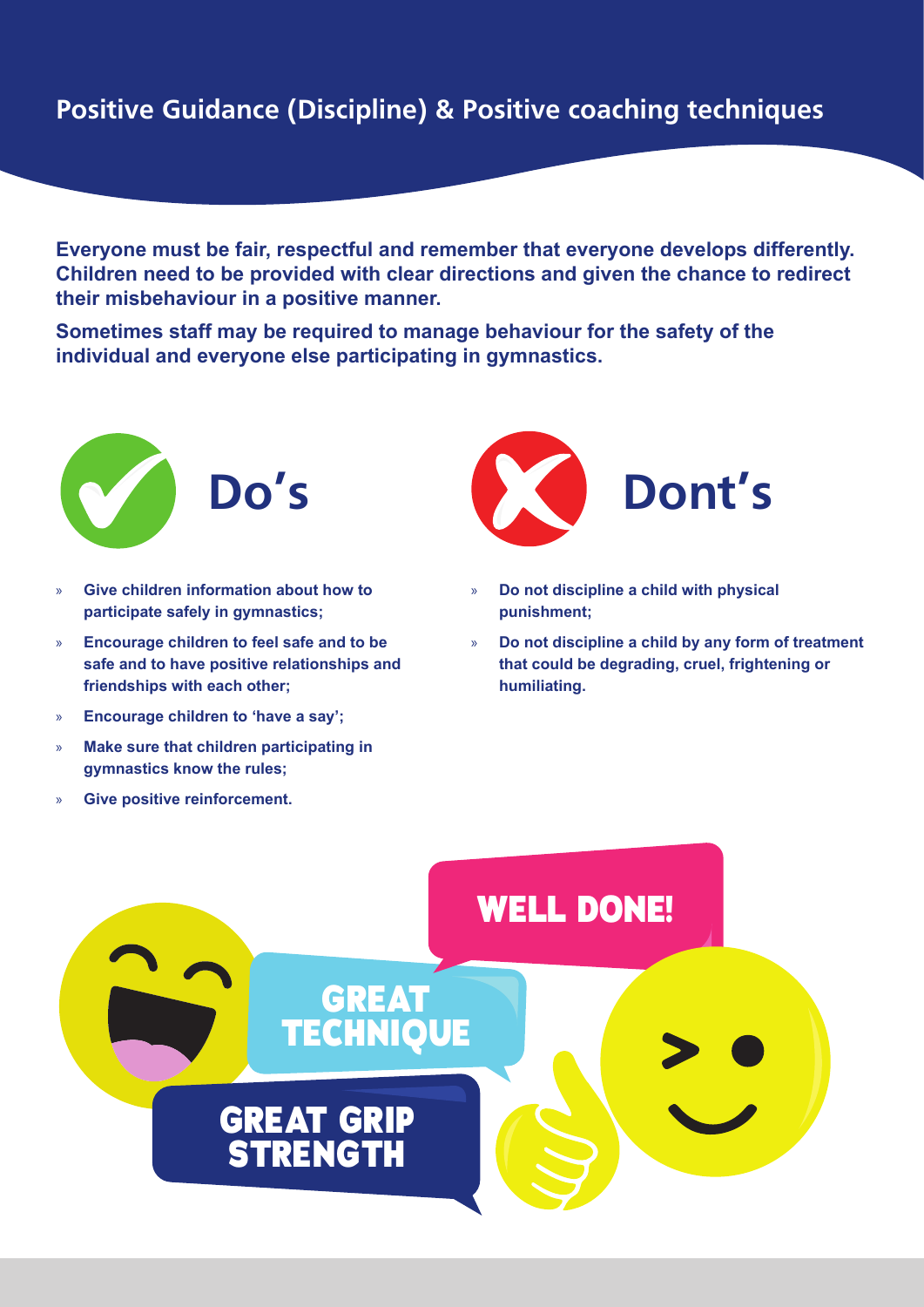### **Sexual Misconduct**



### **Do not engage in any sexual misconduct**

**Under no circumstances is any form of 'sexual behaviour' to occur between, with, or in the presence of, children participating in gymnastics. Engaging in sexual behaviour or explicit language while participating in our sport is prohibited even if the young persons involved may be above the legal age of consent.**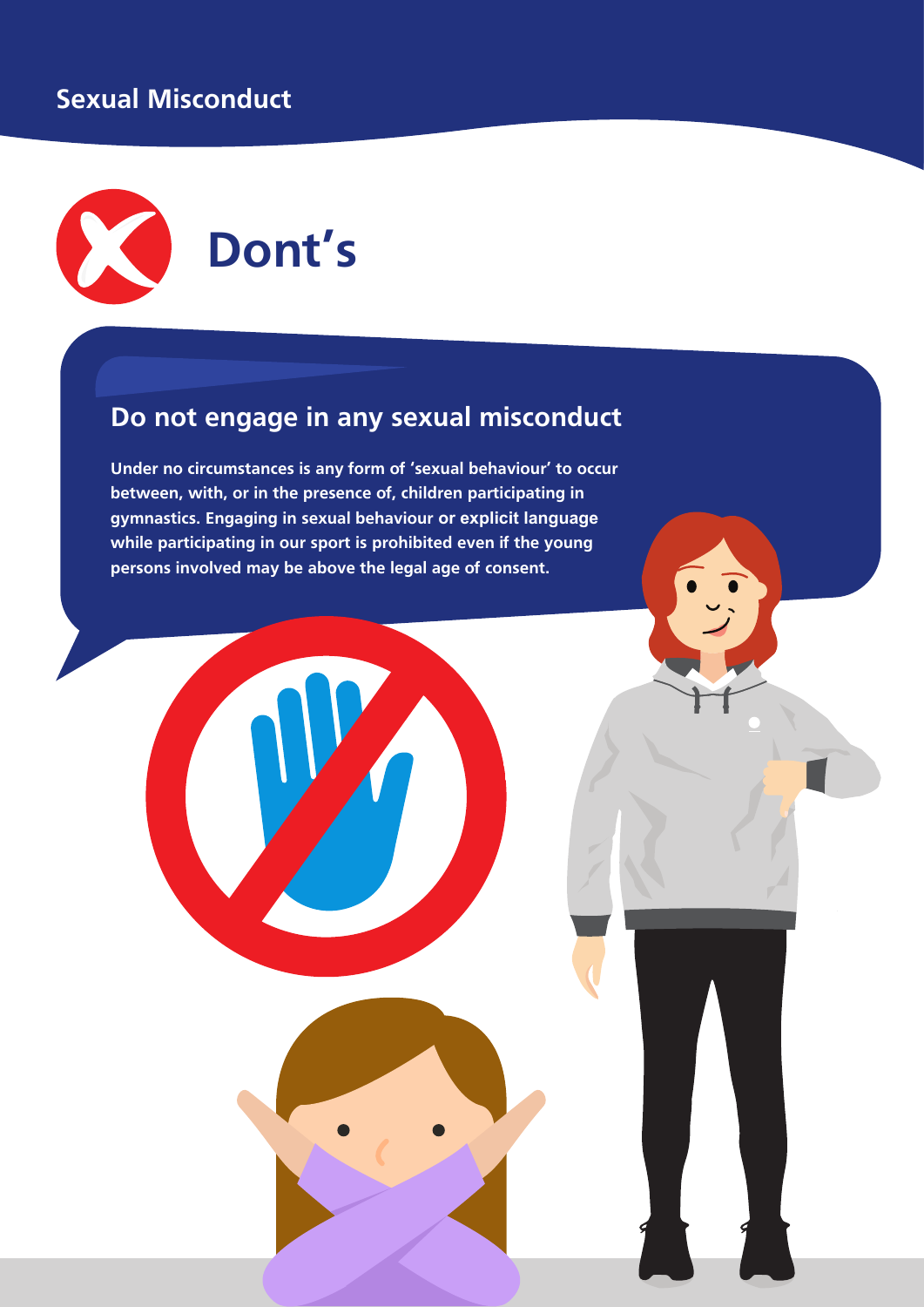### **Use of Language, appropriate tone of voice**

**Language and tone of voice used in the presence of Children should provide clear direction, boost their confidence, encourage or affirm them not be harmful to children – in this respect, avoid language that is:** 

- **a) discriminatory, racist or sexist;**
- **b) derogatory, belittling or negative;**

**(e.g. calling a child a 'loser' or telling them they are 'too fat)**

- **c) intended to threaten or frighten;**
- **d) profane or sexual; and**
- **e) inappropriate**

## Hola

Hello Bonjour

### Konnichiwa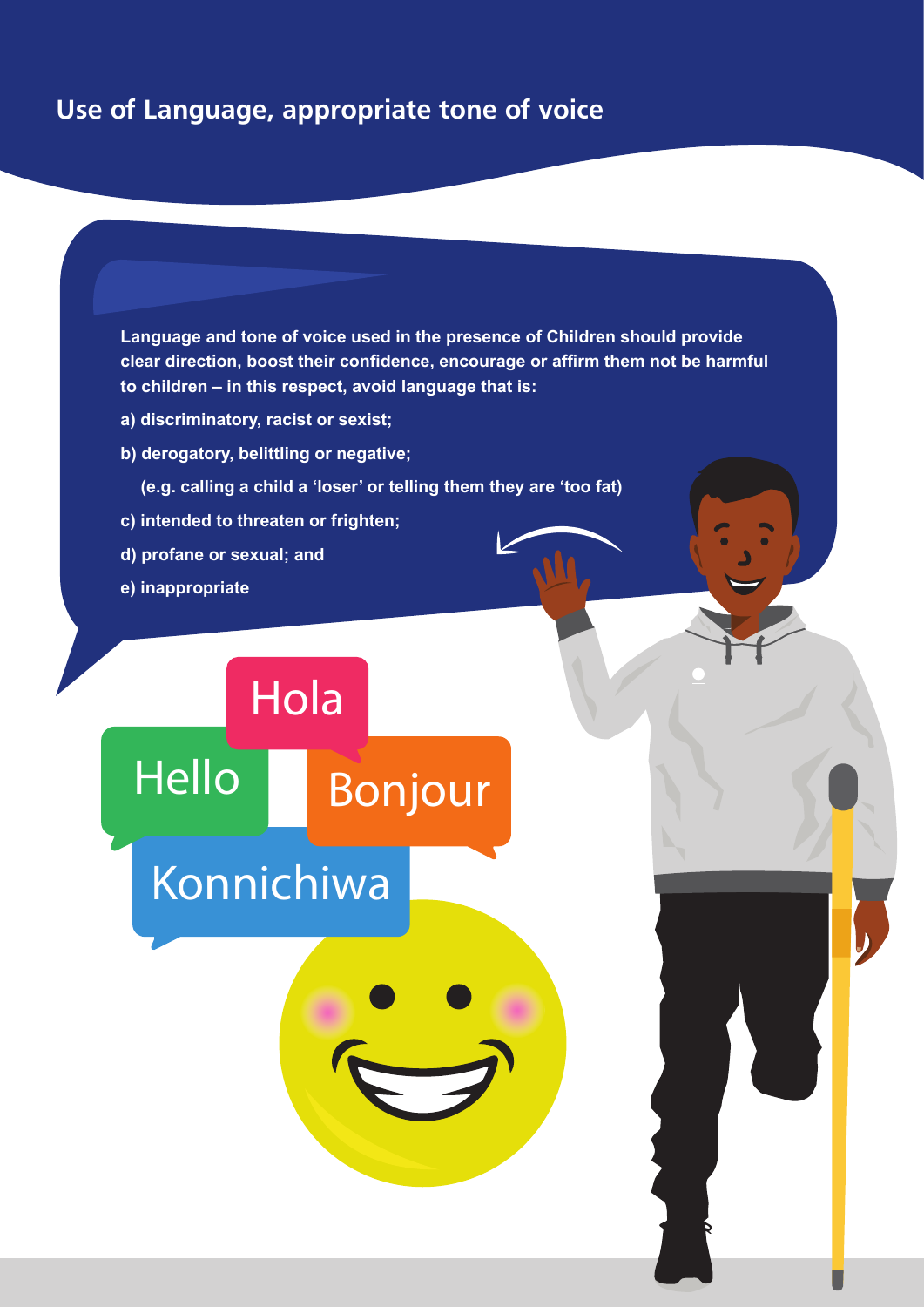

- » **Keep your electronic devices safely in your bag during gymnastics classes and competitions;**
- » **'Share' photos or posts from official gymnastics social media platforms, (e.g. club accounts) instead of posting directly from a personal account;**
- » **Always make sure electronic communications go directly to parent/guardian;**
- » **Communicate through official channels if social media is the only possible way to communicate (e.g. use the Club's official FB page not a personal account);**
- » **Follow guidelines/policy when using electronic communication;**
- » **Only use communication for professional purposes (e.g. advising that a scheduled event is canceled);**
- » **Monitor children's use of technology during gymnastics classes to make sure they do not access inappropriate information.**



- » **Do not communicate privately with a child on social media (e.g. direct message, internet chat rooms, snapchat, instagram and E-mail communication);**
- » **Do not post photographs of children on personal social media accounts;**
- » **Do not upload/post still/moving images or audio recordings of Children without the prior authorisation of their parent or guardian;**
- » **Do not request children to keep the communication a secret from their parents or others;**
- » **Do not use electronic communication to promote unauthorised 'social' activity or to arrange unauthorised contact;**
- » **Do not use inappropriate language when communicating with a child;**
- » **Do not communicate anything that a reasonable observer could view as being of a sexual nature .**

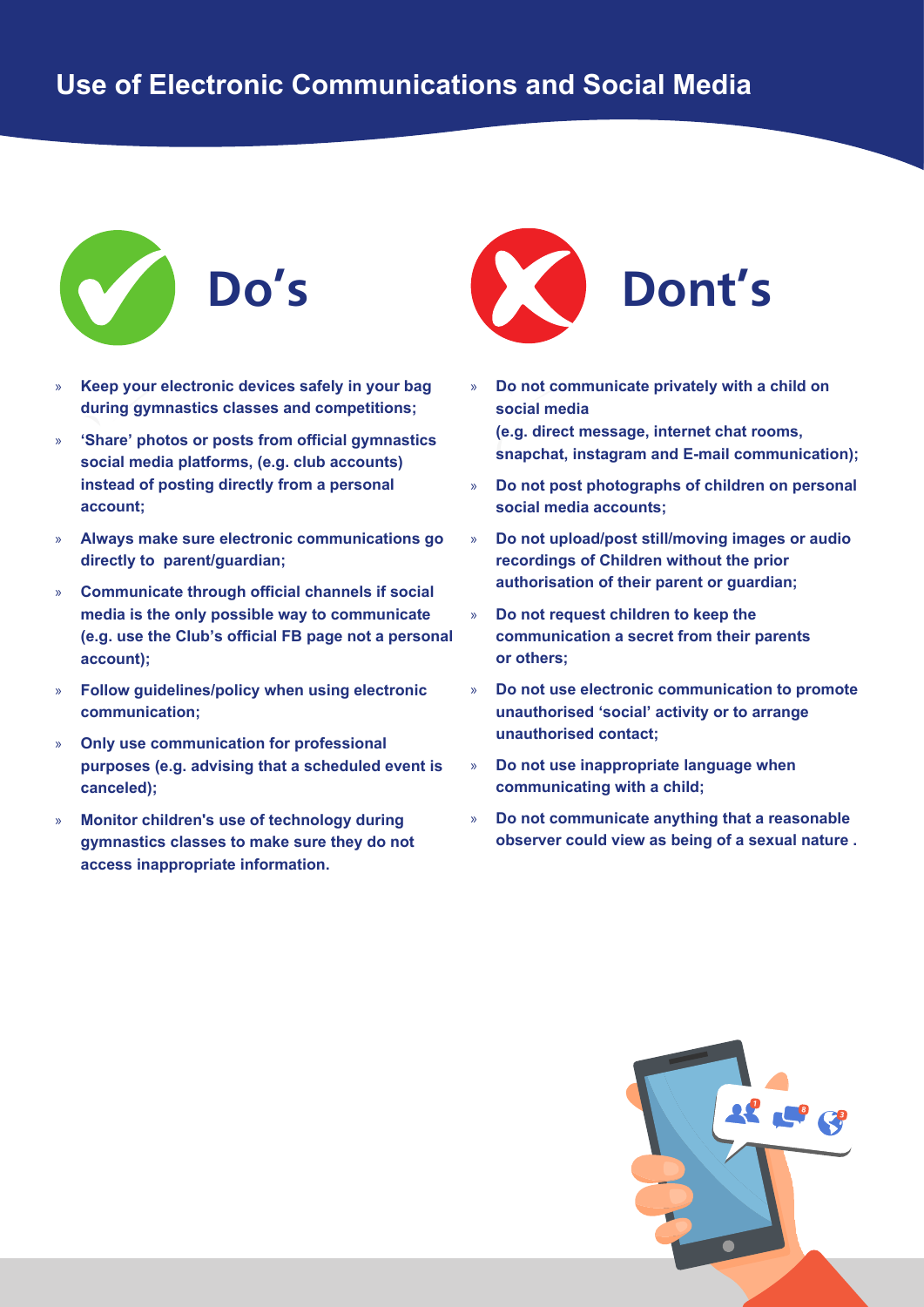### **Photographs of Children**



- » **Only photograph children while involved in gymnastics and if they are appropriately dressed and posed;**
- » **Store images (digital or hard copy) in a way that prevents unauthorised access by others;**
- » **Make sure images (digital or hard copy) are destroyed or deleted as soon as they are no longer required;**
- » **Only photograph/video children with Club owned devices.**



- » **Do not distribute images of children involved in gymnastics (including as an attachment to an email) to anyone outside your club other than the child photographed or their parent, without management knowledge and approval;**
- » **Do not take or store images of children involved in gymnastics on personal devices;**
- » **Do not post images on a website without parental knowledge and written permission, unless the images are presented in a way that de-identifies the child;**

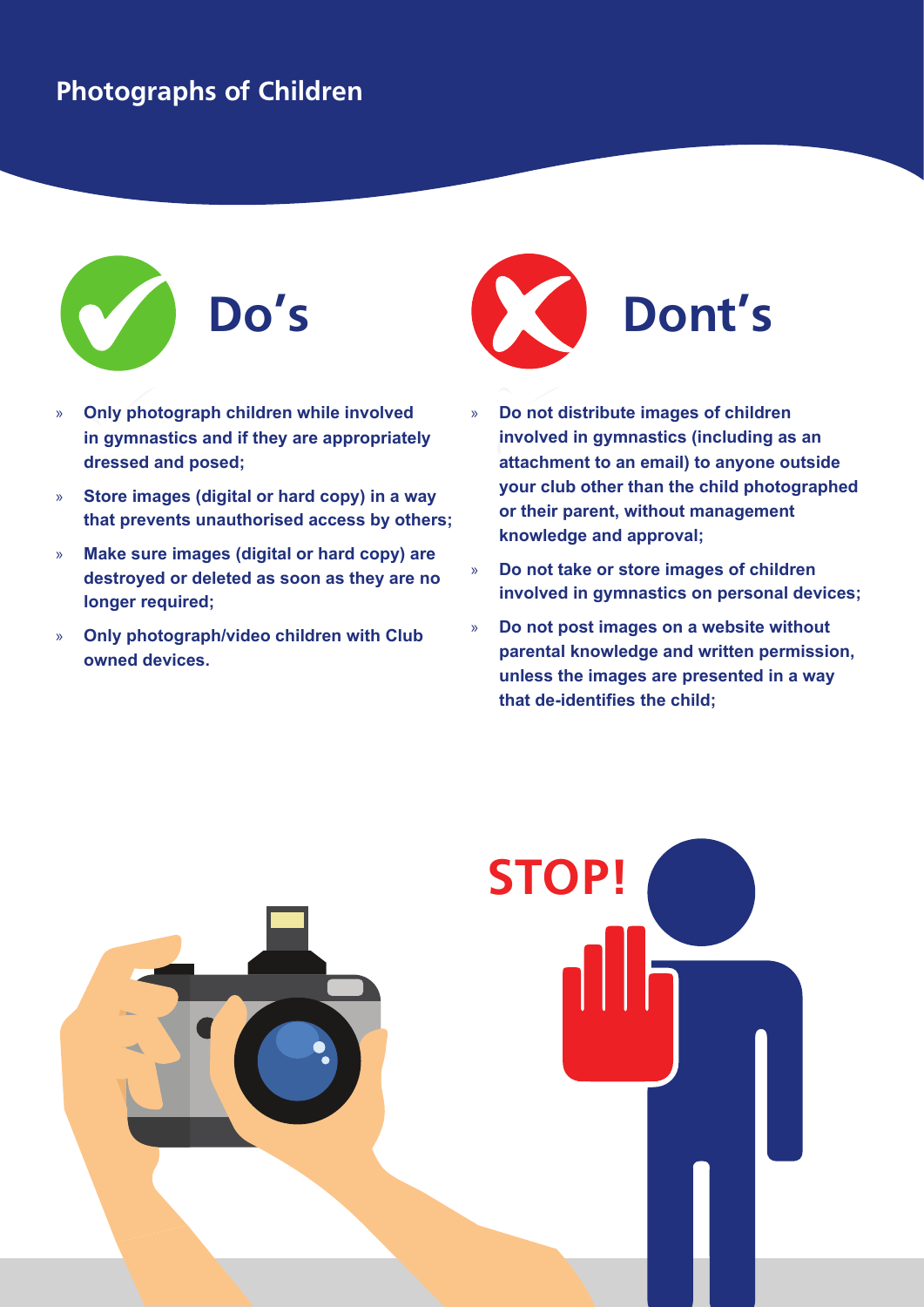**Any physical contact with children must be appropriate to the delivery of gymnastics (e.g. fitting sporting equipment like grips or appropriately correcting technique) and must also be based on the needs of the child (e.g. assisting/comforting a distressed child) rather than on the needs of an adult** 



- » **Seek a child's permission to spot or shape when demonstrating an activity;**
- » **Positively avoid and discourage children from hugs and or cuddles. Do this gently and without embarrassment or offence to the child (e.g. offer a high five as encouragement instead);**
- » **Respect and respond to signs that a child is uncomfortable with physical contact;**
- » **Try to avoid physical contact with a child unless absolutely necessary;**
- » **Always communicate with a child when physical contact may be necessary;**
- » **Try to use verbal directions rather than physical contact.**



- » **Do not, under any circumstances, have contact with a child that involves any intimate part of a child's body (e.g. genitals, bottom or breast area);**
- » **Do not allow inappropriate or unnecessary physical contact with a child (e.g. massage, kisses, hugs, tickling and wrestling games, adjusting a leotard, sitting on a child to assist with sit ups/stretching);**
- » **Do not put yourself in situations that could result in close physical contact with a child;**
- » **Do not inflict corporal punishment (e.g. physical discipline, smacking, long runs in hot weather, no water breaks, excessive exercise or time out etc.);**
- » **Do not have physical contact with a child that would appear to a reasonable observer to have a sexual connotation.**

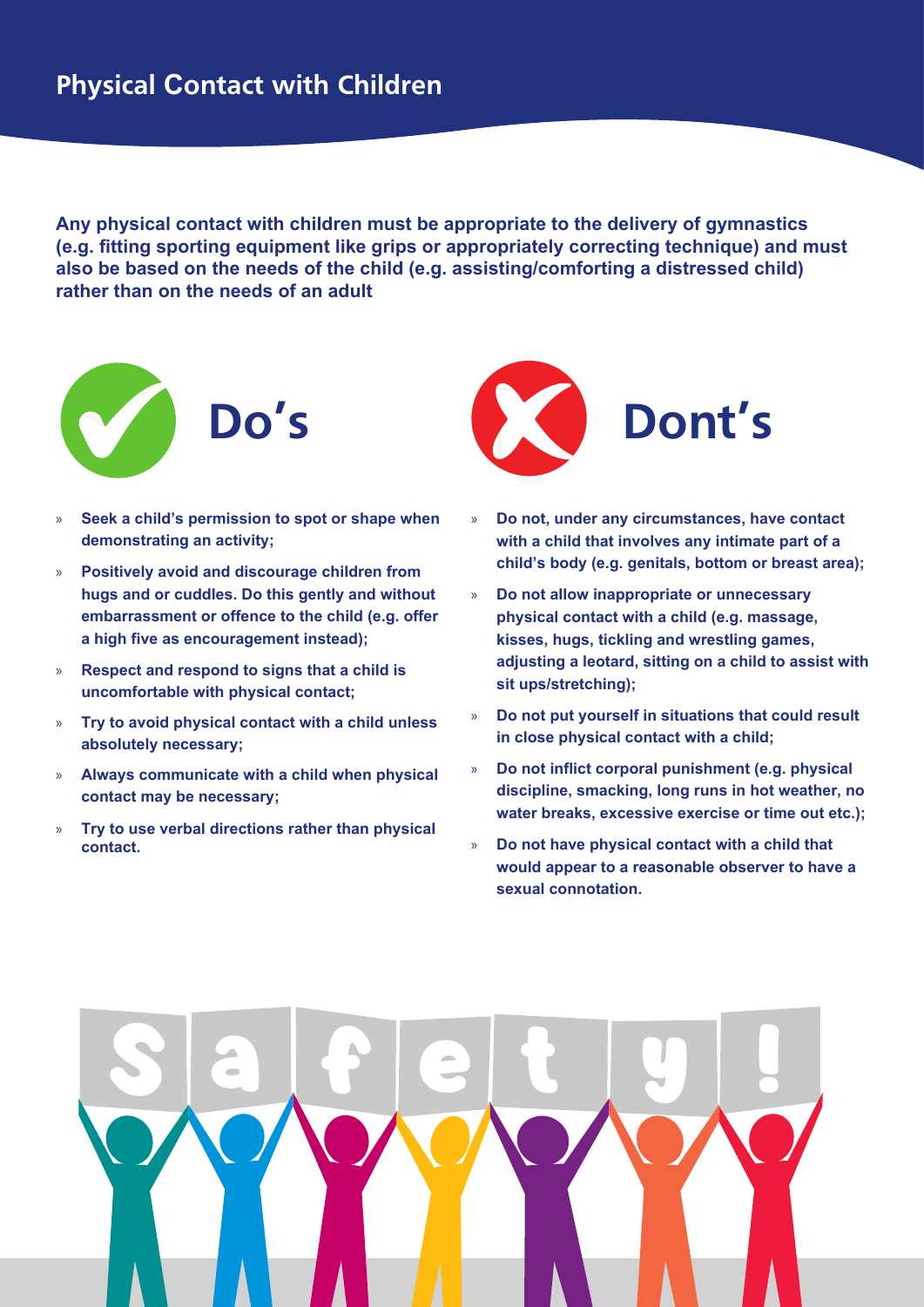### **Spotting and Manual Support**

**Supporting and 'shaping' the gymnast is an essential part of coaching gymnastics in that it helps the gymnast to understand shapes, movement patterns and complex skills, and it also reduces the risk of injury due to a fall or error in performance**



- » **Always put the immediate safety of the child above any other concerns (e.g. if a child is going to fall and catching them might result in contact with a sensitive body part you must still catch them);**
- » **Be alert to the possibility of performance errors or anxiety, which may increase the risk of injury;**
- » **Acknowledge through an apology any incidents of non-intentional physical contact with a sensitive body part (e.g. genitals, bottom or breast area) with the gymnast and senior staff.**



» **Do not 'over handle' children or use support when it is unnecessary.**

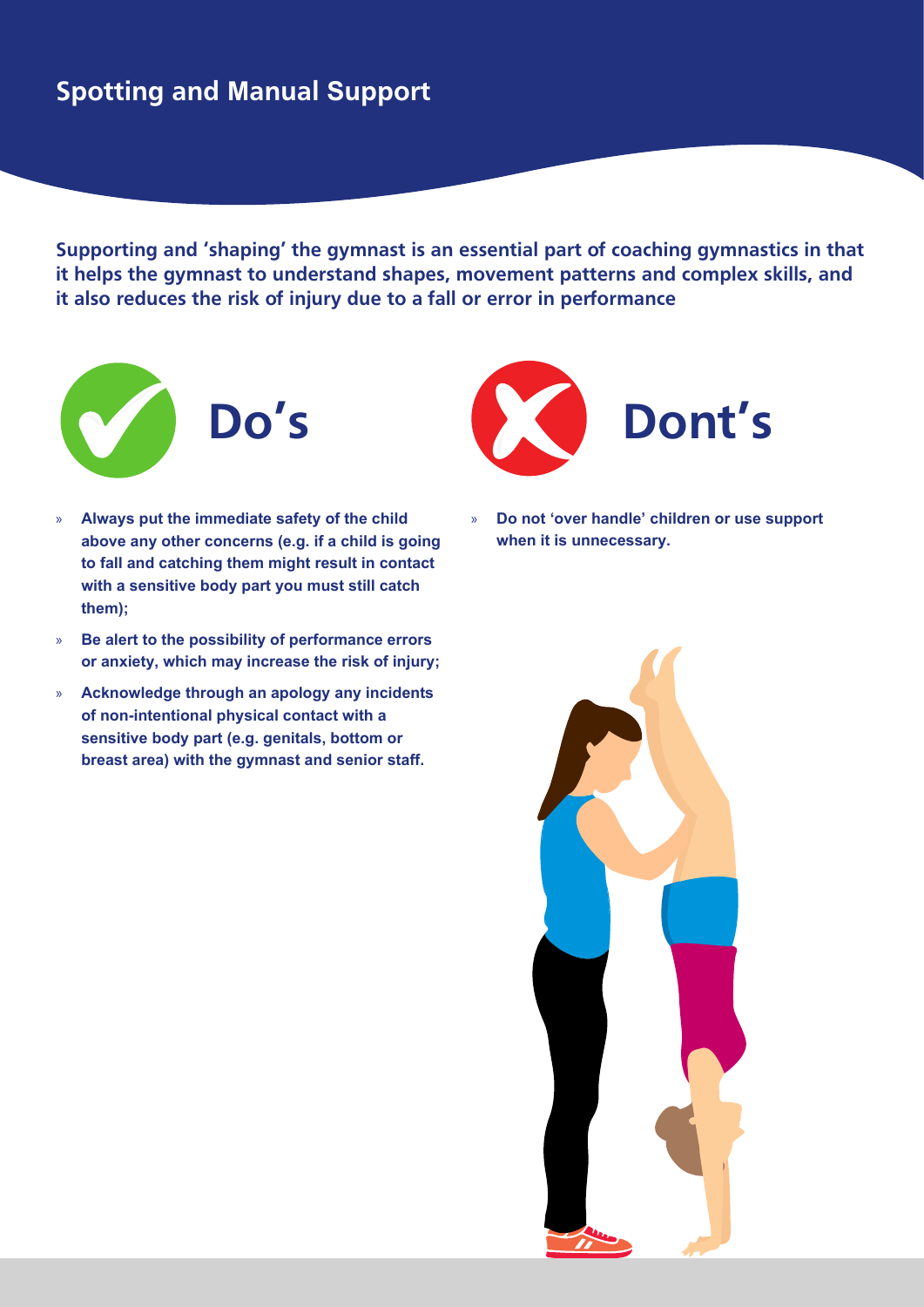

- » **Encourage children to do their own soft tissue day to day maintenance, and pre and post-event management using a foam roller, tennis ball or spiky ball;**
- » **Make sure massage for specific conditions, or recovery from injury, is dealt with by a qualified soft tissue therapist, who has the knowledge to treat these conditions safely and effectively;**
- » **Encourage parents to be present when children are being massaged/treated by a professional.**



- » **Do not engage in any form of massage with children;**
- » **Do not encourage children to become dependent on you for their soft tissue maintenance.**

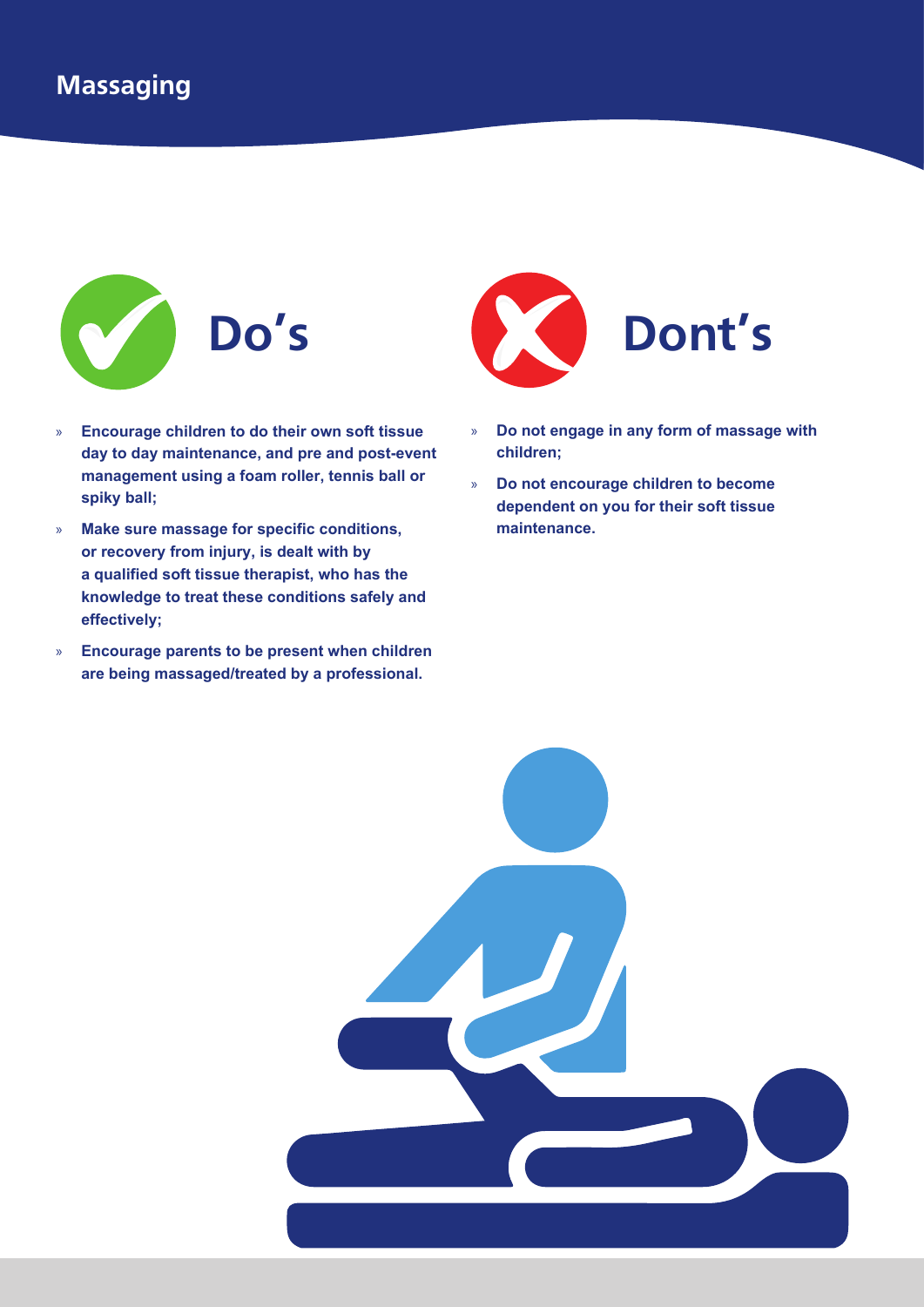### **Flexibility/Stretching Exercises**



- » **Select slow, progressive and prolonged stretching exercises, within the "comfort zone", rather than stretches that require excessive force;**
- » **Be sensitive to how the exercise might be perceived by the parents and children;**
- » **Use stretching techniques that do not require or minimise physical contact;**
- » **Consider children partnering with each other to stretch where appropriate;**
- » **Be aware of hand placement when touching a gymnast.**



- » **Do not use exercises that place the coaches and gymnast's body in "close proximity" and might be seen as unnecessary by the parent or observer;**
- » **Do not sit on or straddle a gymnast to encourage flexibility.**

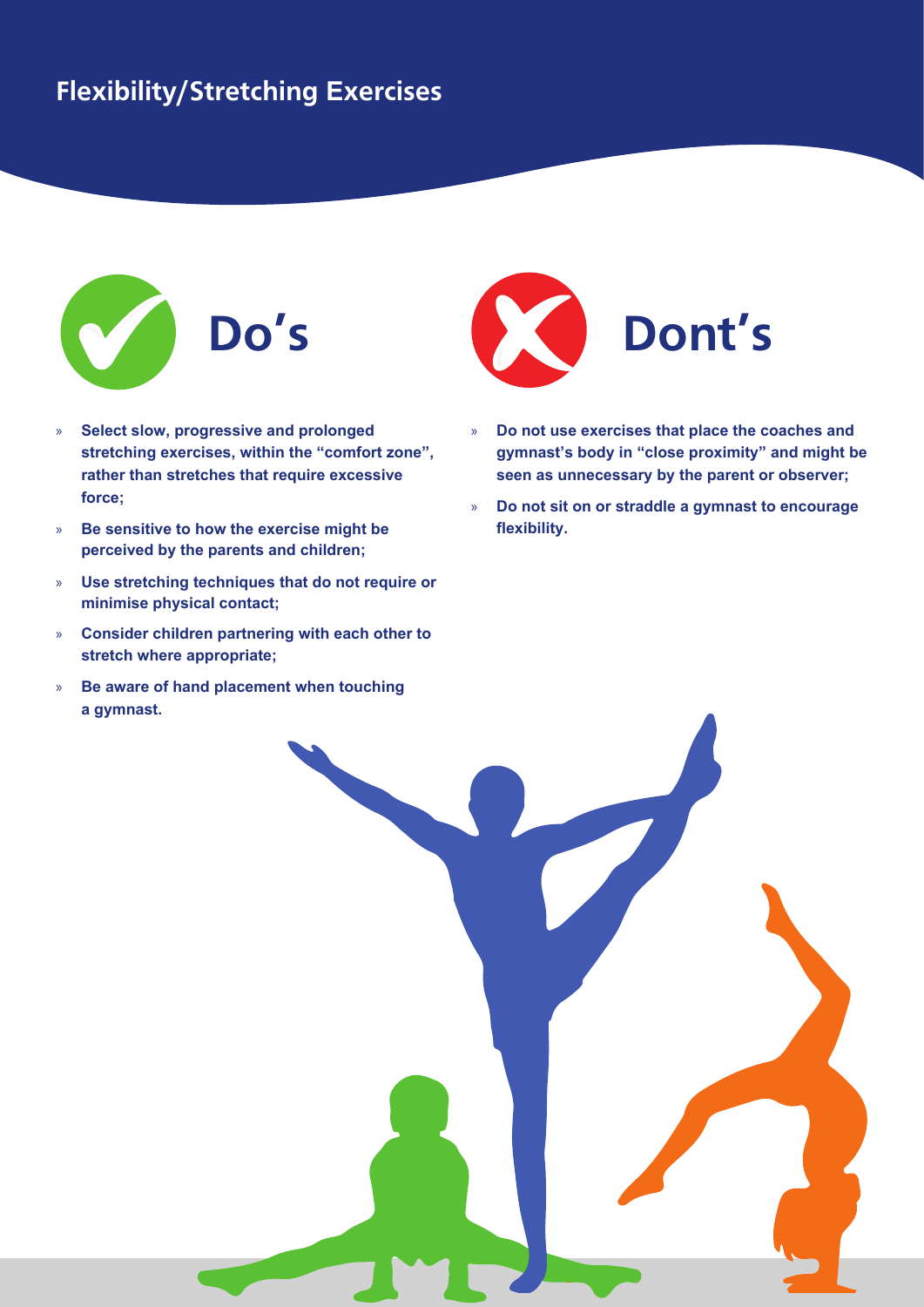

- » **Ensure all gymnasts arrive wearing their leotards if there are no private/safe change room facilities;**
- » **Provide safe and private changing room facilities where possible;**
- » **Ensure that there is appropriate supervision at all times where the changing/toilet facility is accessible by adults;**
- » **Knock or announce yourself and wait for approval before entering change rooms;**
- » **Parents should have at least one other adult with you when you are in a change room with children;**
- » **Ensure there is adequate supervision in 'public' change rooms;**
- » **Implement a 'buddy system' in the absence of the availability of a parent or guardian to accompany a child to the bathroom (e.g. children can nominate 2 or more 'buddies' of a similar age and gender who can go with them).**



- » **Do not get changed or undressed in front of children. Adults must make every effort to get changed in an individual closed cubicle;**
- » **Do not be alone and unsupervised with a child in a change room area;**
- » **Do not isolate yourself with a child from others in the change room (e.g. take them into a cubicle with you);**
- » **Do not enter a change room of the opposite sex;**
- » **Do not allow mobile phones to be used in changing rooms;**
- » **Do not use bathroom facilities at the same time as a child. Where possible adults should have separate change room and bathroom facilities;**
- » **Do not allow parents into changing rooms unless a child requires physical help getting changed (e.g. young children or children with disabilities)**

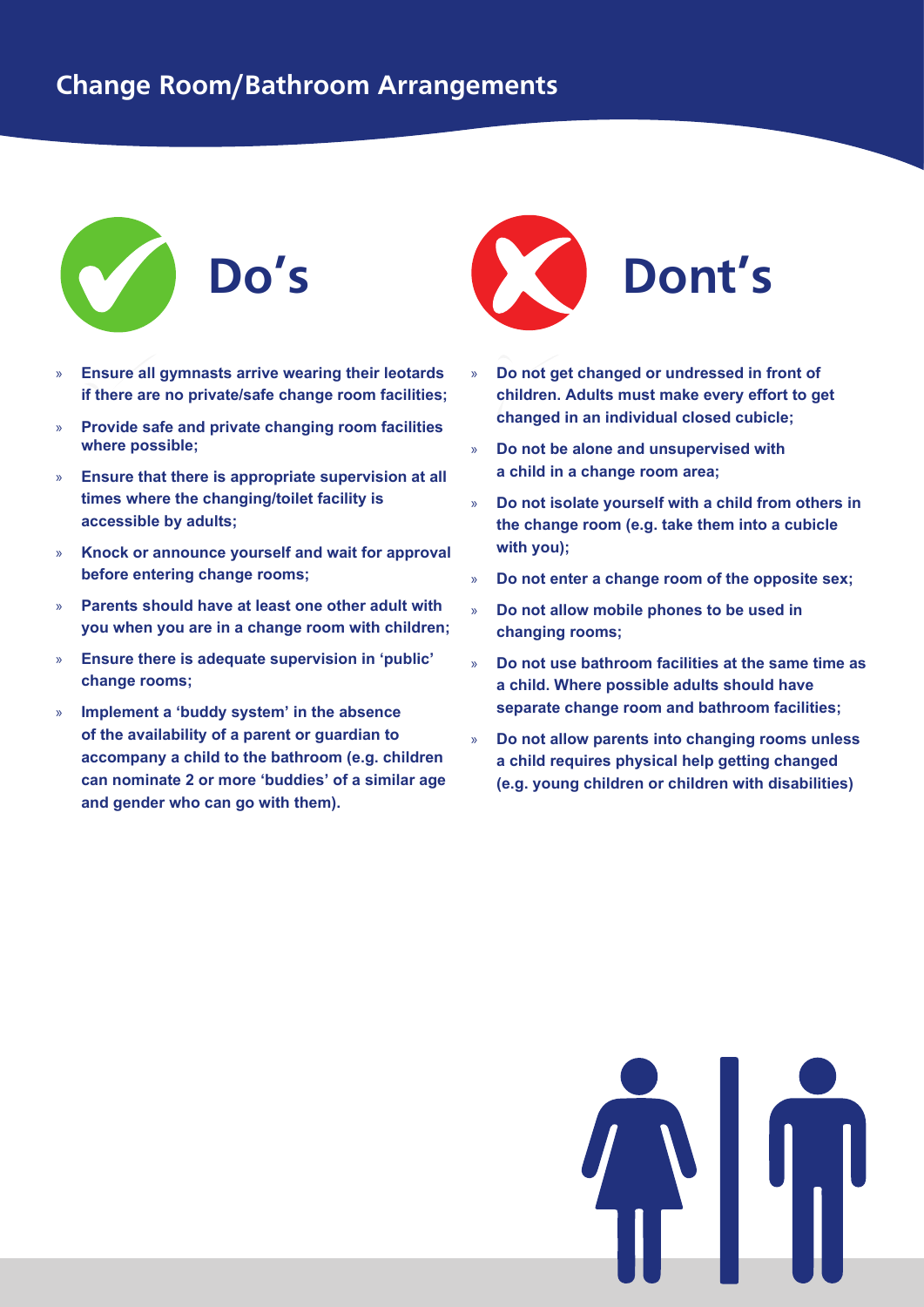### **Personal Care**

**Personal care (e.g. assistance in dressing, toileting etc.) required when a child is at gymnastics must only be carried out by parents, carers or legal guardians.** 

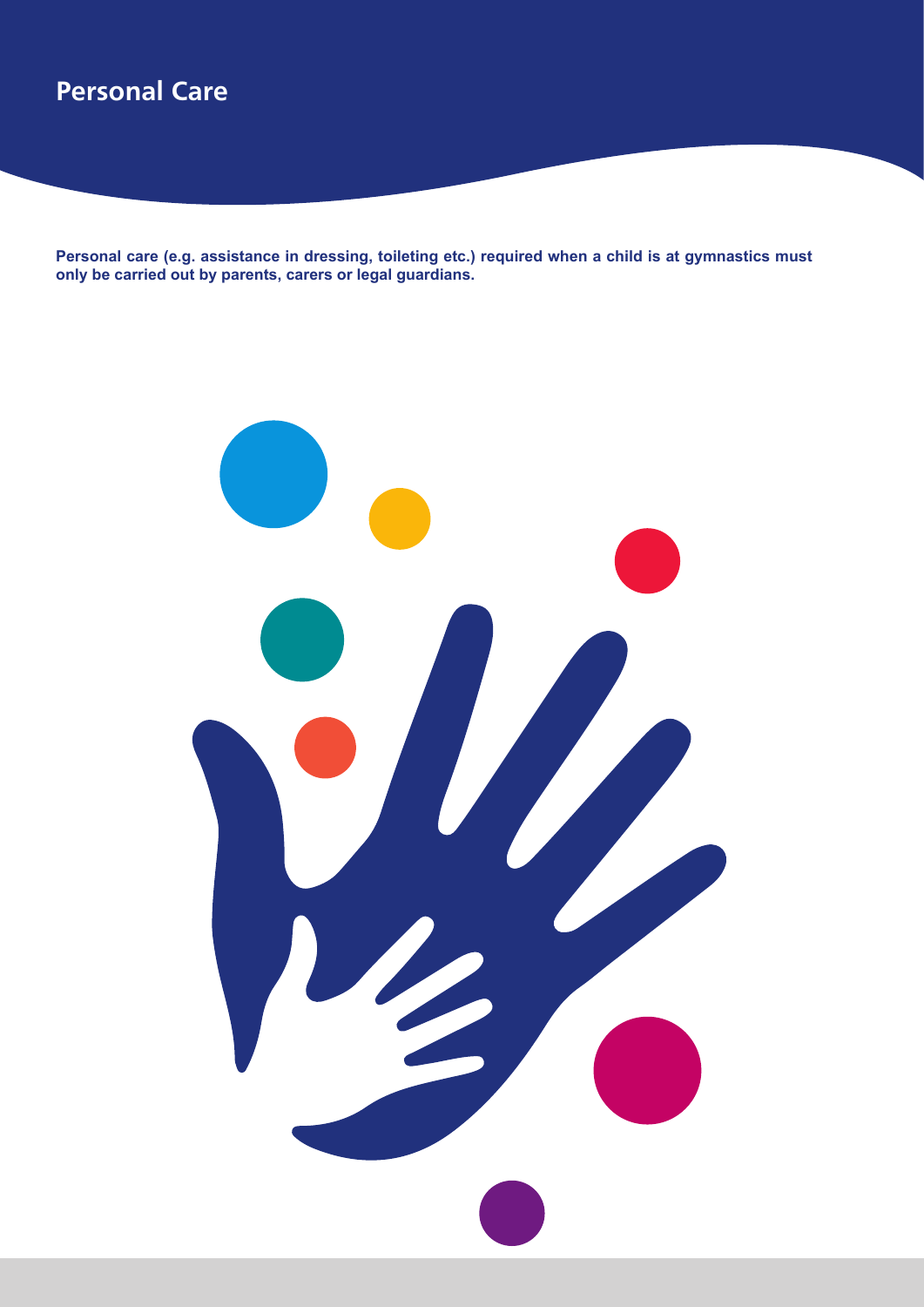**Staff must not stay overnight with a child who participates in gymnastics services unless it is in direct relation to the service delivery of gymnastics (e.g. competitions) and is with the prior signed/written authorisation of the parent/ guardian**



- » **Make sure behaviour during an overnight stay is consistent with the practices and behaviour expected during delivery of gymnastic programs, services or events at all other times;**
- » **Providing children with privacy when bathing and dressing;**
- » **Observing appropriate dress standards when children are present – such as no exposure to adult nudity;**
- » **Respect the rights of children to contact their parents, or others, at any time, but especially if they feel unsafe, uncomfortable or distressed during the stay;**
- » **Respect parents expecting that their children can, if they wish, make contact;**
- » **Ensure children only share hotel rooms or bedrooms with children of the same gender (all children should be consulted on their sleeping arrangements).**



- » **Do not allow adults to enter the child's room or spend time in a child's room (except in an emergency). If an individual adult presence is required, there should always be more than one child in the room with the adult;**
- » **Do not allow adults to share a room/bed with a child other than their own child;**
- » **Do not remove a child's clothing unless you have their permission and have at least one other adult with you;**
- » **Do not leave children under the supervision or protection of unauthorised persons such as hotel staff or friends;**
- » **Do not allow sleeping arrangements that may compromise the safety of children**
- » **Do not allow children to be exposed to explicit material, for example, through movies, television, the internet or magazine.**